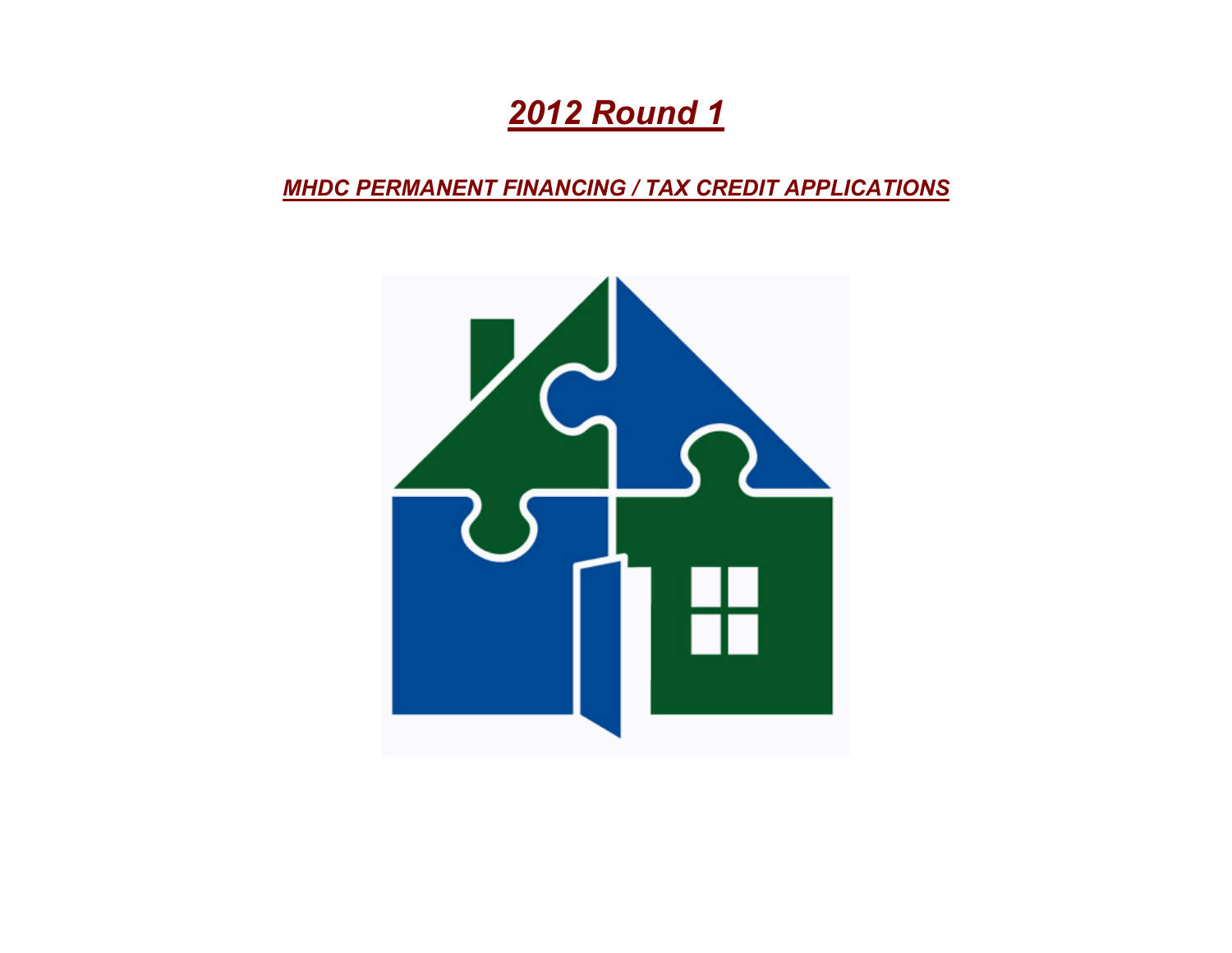| <b>Project</b><br><b>Number</b> | <b>Developer's Name</b><br><u>&amp;</u><br><b>Address</b>                                                    | <b>Development's</b><br><b>Name &amp; Address</b><br><b>Type</b>                                                                         | <b>Building(s) Type</b>                                                                                                      | <b>Units &amp; Rents</b>                                     | <b>Financing Type</b><br>Lender / Loan \$ / % Rate / Amort. Mo. |
|---------------------------------|--------------------------------------------------------------------------------------------------------------|------------------------------------------------------------------------------------------------------------------------------------------|------------------------------------------------------------------------------------------------------------------------------|--------------------------------------------------------------|-----------------------------------------------------------------|
| 12-701                          | PARKER DEVELOPMENT, LLC<br>1115 S. Illinois<br>Joplin, MO 64801-3972<br>Kevin Parker<br>(417) 624-5552       | DELAWARE DUPLEX COMMUNITY<br>20Th And Maryland Ave.<br>Joplin, MO 64801-0931<br>Jasper County<br>New Construction<br>Family              | Single Family<br>2 Story Row<br>Duplex with Party Wall<br>  x<br>Single Story Row<br>Walk Up Apartments<br>Elevator          | <b>Total Units: 20</b><br>20 - 3BR: \$475                    | Fed TC - \$311,500 & State TC - \$311,500                       |
| 12-702                          | DONALD E. ROSEMANN<br>1526 Grand Blvd.<br>Kansas City, MO 64108-1408<br>Donald E. Rosemann<br>(816) 472-1448 | <b>CHRISTMAN LOFTS</b><br>502-508 South Virgina Ave.<br>Joplin, MO 64801-2327<br>Jasper County<br>Acquisition/Rehab/Conversion<br>Family | Single Family<br>2 Story Row<br>Duplex with Party Wall<br>Single Story Row<br>Walk Up Apartments<br>$\mathsf{x}$<br>Elevator | <b>Total Units: 25</b><br>16 - 1 BR: \$442<br>9 - 2BR: \$529 | Fed TC - \$424,300 & State TC - \$424,300                       |
| 12-703                          | PARKER DEVELOPMENT, LLC<br>1115 S. Illinois<br>Joplin, MO 64801-3972<br>Kevin Parker<br>(417) 624-5552       | <b>KEYSTONE DRILLERS APARTMENTS</b><br>12Th And Illinois<br>Joplin, MO 64801-3972<br>Jasper County<br><b>New Construction</b><br>Elderly | Single Family<br>2 Story Row<br>Duplex with Party Wall<br>Single Story Row<br>Walk Up Apartments<br>$\mathsf{X}$<br>Elevator | <b>Total Units: 32</b><br>32 - 1 BR: \$445                   | Fed TC - \$425,000 & State TC - \$425,000                       |
| 12-704                          | JES DEV CO, INC.<br>206 Peach Way<br>Columbia, MO 65203-4905<br>Robert A. Ring<br>(573) 443-2021             | <b>ALPINE ESTATES</b><br>Pennsylvania Ave. And 9Th St.<br>Webb City, MO 64870-0000<br>Jasper County<br>New Construction<br>Family        | x<br>Single Family<br>2 Story Row<br>Duplex with Party Wall<br>Single Story Row<br>Walk Up Apartments<br>Elevator            | <b>Total Units: 44</b><br>44 - 3BR: \$575                    | Fed TC - \$700,000 & State TC - \$700,000                       |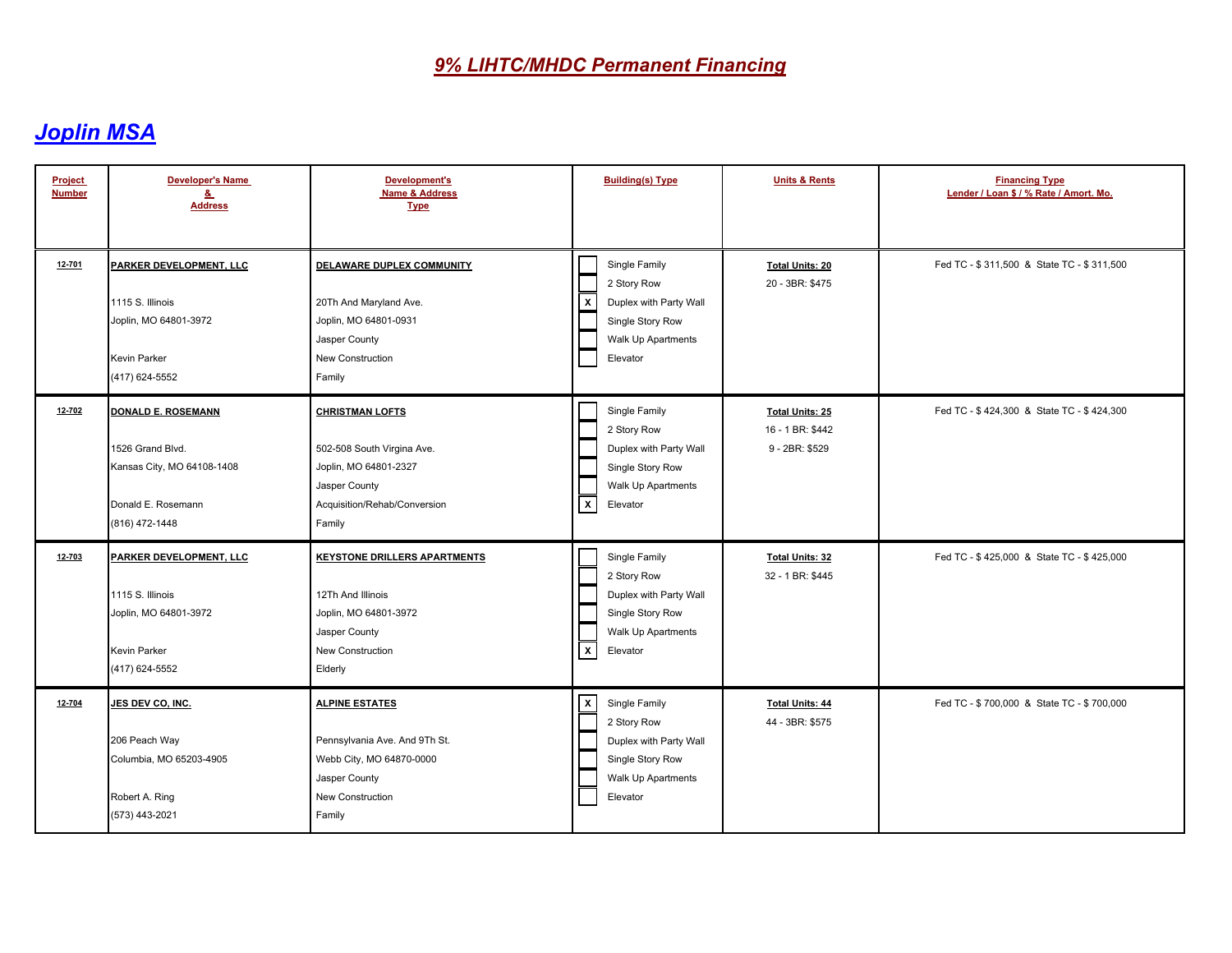| Project<br><b>Number</b> | <b>Developer's Name</b><br>&<br><b>Address</b>                                                                                       | <b>Development's</b><br><b>Name &amp; Address</b><br><b>Type</b>                                                                                                             | <b>Building(s) Type</b>                                                                                                                                 | <b>Units &amp; Rents</b>                                                                          | <b>Financing Type</b><br>Lender / Loan \$ / % Rate / Amort. Mo. |
|--------------------------|--------------------------------------------------------------------------------------------------------------------------------------|------------------------------------------------------------------------------------------------------------------------------------------------------------------------------|---------------------------------------------------------------------------------------------------------------------------------------------------------|---------------------------------------------------------------------------------------------------|-----------------------------------------------------------------|
| 12-705                   | <b>JOPLIN CONSTRUCTION DESIGN &amp;</b><br><b>MANAGEMENT</b><br>610 S Wall<br>Joplin, MO 64804-2064<br>Steve Smith<br>(417) 781-4288 | SMITH PLANNED HOUSING<br><b>DEVELOPMENT</b><br>Scattered Sites In Joplin<br>Joplin, MO 64801-0000<br>Jasper County<br>New Construction<br>Family                             | x<br>Single Family<br>2 Story Row<br>Duplex with Party Wall<br>Single Story Row<br>Walk Up Apartments<br>Elevator                                       | <b>Total Units: 32</b><br>14 - 2BR: \$365<br>18 - 3BR: \$465                                      | Fed TC - \$537,300 & State TC - \$537,300                       |
| 12-706                   | STONESTHROW DEVELOPMENT,<br>LLC<br>Po Box 1342<br>Joplin, MO 64802-1342<br><b>Mark Williams</b><br>(417) 850-4916                    | THE OLIVIA APARTMENTS<br>320 Moffet Ave.<br>Joplin, MO 64801-2600<br>Jasper County<br>Acquisition/Rehab<br>Family                                                            | Single Family<br>2 Story Row<br>Duplex with Party Wall<br>Single Story Row<br>Walk Up Apartments<br>$\mathbf{x}$<br>Elevator                            | <b>Total Units: 31</b><br>20 - 1 BR: \$346 - \$429<br>10 - 2BR: \$451 - \$600<br>1 - Market Units | Fed TC - \$465,000 & State TC - \$465,000                       |
| 12-707                   | TERRAVEST DEVELOPMENT CORP.<br>3316 Lemone Industrial Blvd.<br>Columbia, MO 65201<br>Jay Burchfield<br>(573) 875-5151                | <b>SHAFFER HOUSE &amp; HAMPTON</b><br><b>ESTATES</b><br>224 N. Washington And Beaumont St. At Crowder Dr.<br>Neosho, MO 64850-1521<br>Newton County<br>New + Rehab<br>Family | Single Family<br>2 Story Row<br>$\overline{\mathbf{x}}$<br>Duplex with Party Wall<br>Single Story Row<br>Walk Up Apartments<br>$\mathsf{X}$<br>Elevator | <b>Total Units: 45</b><br>8 - 1 BR: \$360<br>37 - 2BR: \$475 - \$480                              | Fed TC - \$665.036 & State TC - \$665.036                       |
| 12-708                   | DALMARK DEVELOPMENT GROUP,<br>LLC<br>751 Ne Anderson Lane<br>Lee'S Summit, MO 64064-1247<br>Scot Sperry<br>(816) 861-4070            | <b>HICKORY HIGHLANDS</b><br>Zora And Illinois<br>Joplin, MO 64801-0000<br>Jasper County<br>New Construction<br>Family                                                        | x<br>Single Family<br>2 Story Row<br>Duplex with Party Wall<br>Single Story Row<br>Walk Up Apartments<br>Elevator                                       | <b>Total Units: 32</b><br>32 - 3BR: \$450                                                         | Fed TC - \$567,500 & State TC - \$567,500                       |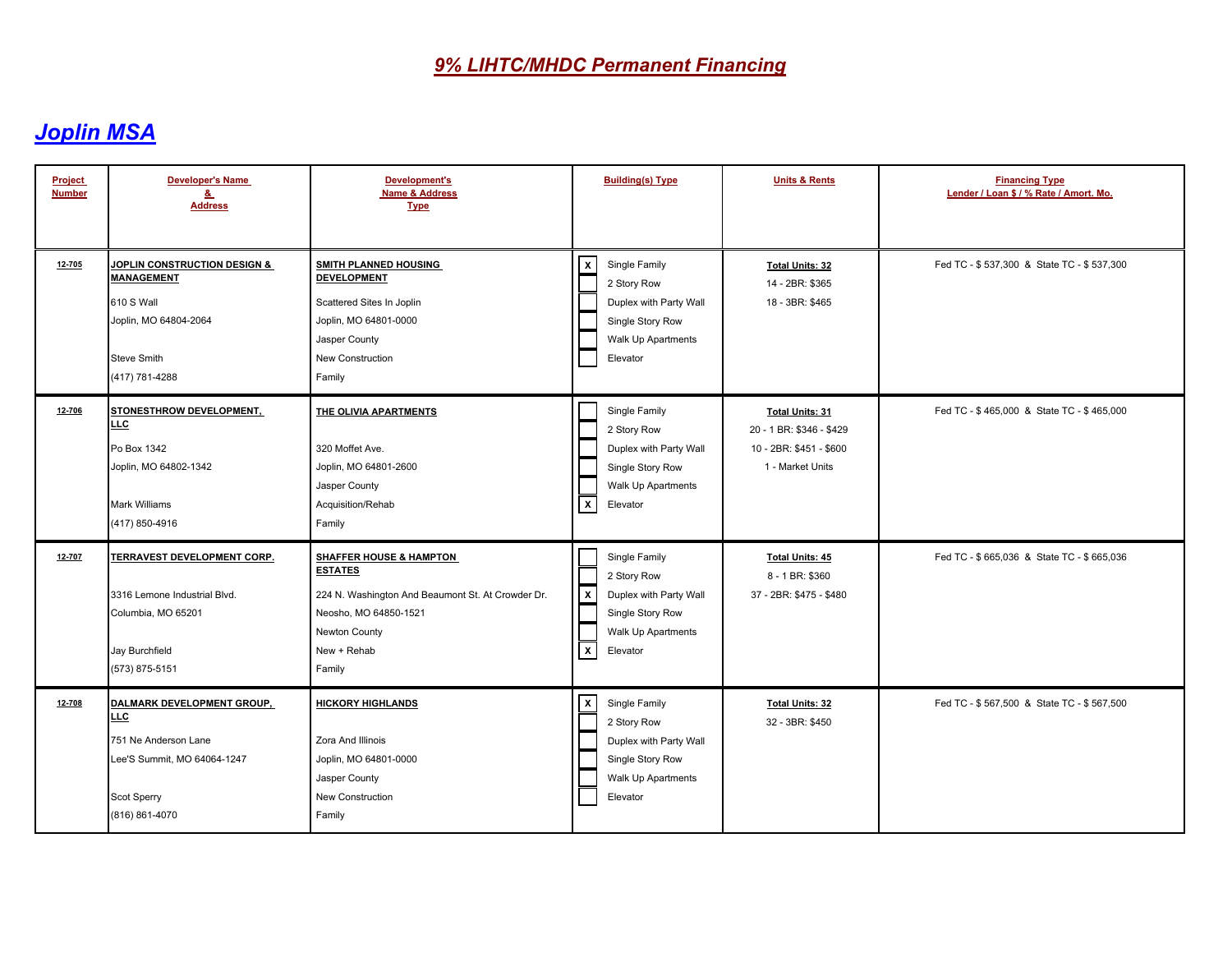| Project<br><b>Number</b> | <b>Developer's Name</b><br>&<br><b>Address</b>                                                                                                        | Development's<br><b>Name &amp; Address</b><br><b>Type</b>                                                                                                  | <b>Building(s) Type</b>                                                                                                                                   | <b>Units &amp; Rents</b>                                                          | <b>Financing Type</b><br>Lender / Loan \$ / % Rate / Amort. Mo.                           |
|--------------------------|-------------------------------------------------------------------------------------------------------------------------------------------------------|------------------------------------------------------------------------------------------------------------------------------------------------------------|-----------------------------------------------------------------------------------------------------------------------------------------------------------|-----------------------------------------------------------------------------------|-------------------------------------------------------------------------------------------|
| 12-709                   | <b>AFFORDABLE HOMES</b><br>DEVELOPMENT, INC.<br>2659 East Normandy St., Suite 100<br>Springfield, MO 65804<br>Rose Marie Carmichael<br>(417) 865-3321 | <b>PRAIRIE VIEW ESTATES</b><br>Scattered Sites In Prairie View Estates Subdivision<br>Neosho, MO 64850-1812<br>Newton County<br>New Construction<br>Family | x<br>Single Family<br>2 Story Row<br>Duplex with Party Wall<br>Single Story Row<br>Walk Up Apartments<br>Elevator                                         | <b>Total Units: 27</b><br>20 - 3BR: \$395<br>7 - Market Units                     | MHDC Permanent / \$295,000 / 3.00% / 360 mo.<br>Fed TC - \$530,000 & State TC - \$530,000 |
| 12-710                   | <b>AFFORDABLE HOMES</b><br>DEVELOPMENT, INC.<br>2659 East Normandy St., Suite 100<br>Springfield, MO 65804<br>Rose Marie Carmichael<br>(417) 865-3321 | <b>CARDINAL POINTE</b><br>Scattered Sites In Cardinal Pointe Plat<br>Webb City, MO 64870-0000<br>Jasper County<br>New Construction<br>Family               | $\boldsymbol{\mathsf{x}}$<br>Single Family<br>2 Story Row<br>Duplex with Party Wall<br>Single Story Row<br>Walk Up Apartments<br>Elevator                 | <b>Total Units: 31</b><br>23 - 3BR: \$425<br>8 - Market Units                     | MHDC Permanent / \$395,000 / 3.00% / 360 mo.<br>Fed TC - \$570,000 & State TC - \$570,000 |
| 12-711                   | FOUR CORNERS DEVELOPMENT,<br>L.C.<br>3556 S Culpepper, Ste 7<br>Springfield, MO 65804<br>J. Ryan Hamilton<br>(417) 883-7887                           | <b>CANYON TRAILS TOWNHOMES</b><br>Near 1300 W 17Th St.<br>Webb City, MO 64870-0000<br>Jasper County<br>New Construction<br>Family                          | Single Family<br>2 Story Row<br>Duplex with Party Wall<br>$\pmb{\chi}$<br>Single Story Row<br>$\boldsymbol{\mathsf{x}}$<br>Walk Up Apartments<br>Elevator | <b>Total Units: 52</b><br>28 - 2BR: \$480<br>13 - 3BR: \$550<br>11 - Market Units | Fed TC - \$680,000 & State TC - \$680,000                                                 |
| 12-712                   | MISSOURI HOUSING PARTNERS, LLC<br>250 Ne Mulberry Suite 201<br>Lee'S Summit, MO 64086<br><b>Andrew Boling</b><br>(816) 246-9220                       | <b>EAGLE RIDGE</b><br>611 West 25Th St.<br>Joplin, MO 64804-1967<br>Jasper County<br>New Construction<br>Family                                            | Single Family<br>2 Story Row<br>Duplex with Party Wall<br>Single Story Row<br>$\boldsymbol{\mathsf{x}}$<br>Walk Up Apartments<br>Elevator                 | <b>Total Units: 40</b><br>14 - 2BR: \$387<br>26 - 3BR: \$463                      | Fed TC - \$672,500 & State TC - \$672,500                                                 |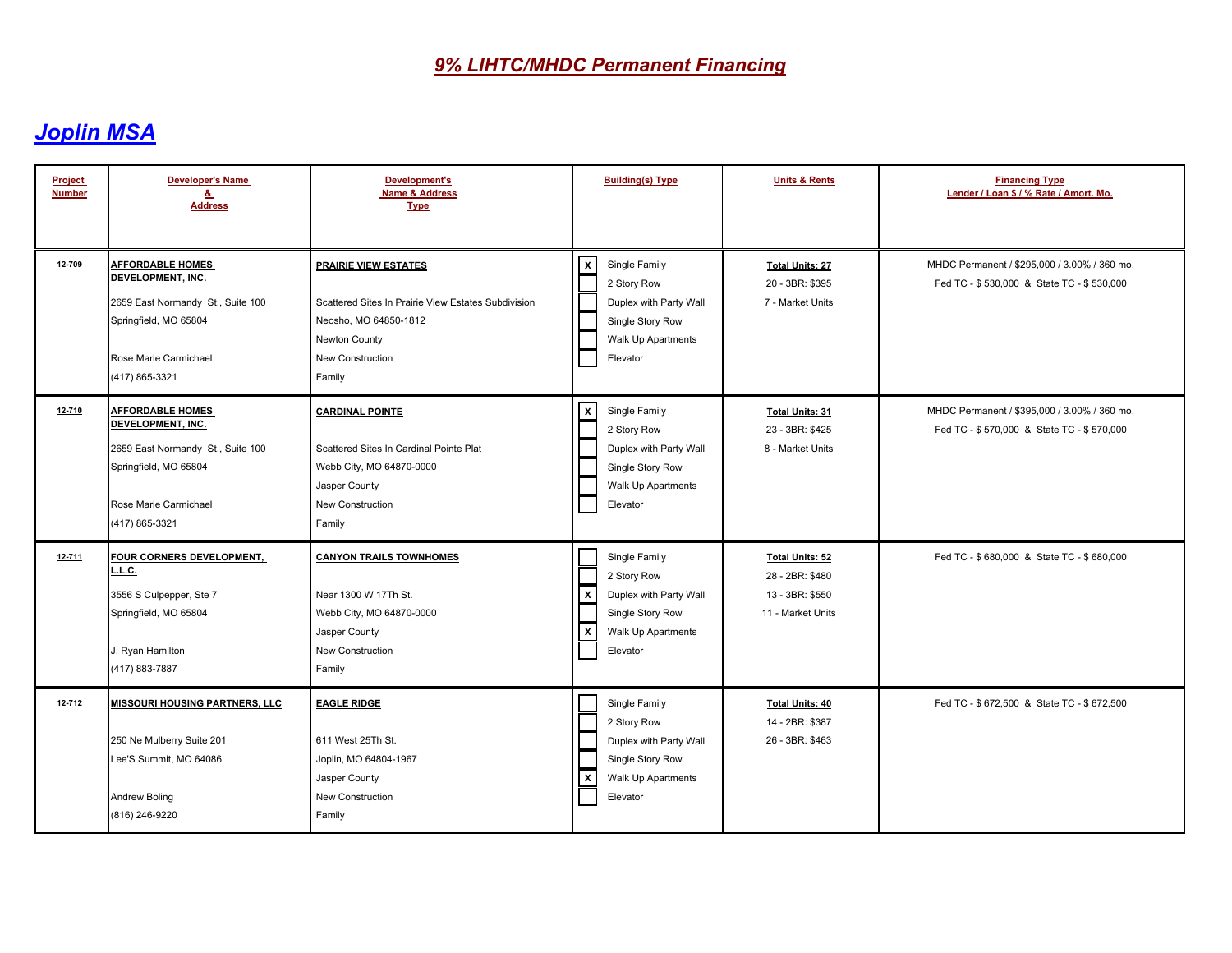| Project<br><b>Number</b> | <b>Developer's Name</b><br>&<br><b>Address</b>                                                                                                       | Development's<br><b>Name &amp; Address</b><br><b>Type</b>                                                                                              | <b>Building(s) Type</b>                                                                                                                          | <b>Units &amp; Rents</b>                                               | <b>Financing Type</b><br>Lender / Loan \$ / % Rate / Amort. Mo.                             |
|--------------------------|------------------------------------------------------------------------------------------------------------------------------------------------------|--------------------------------------------------------------------------------------------------------------------------------------------------------|--------------------------------------------------------------------------------------------------------------------------------------------------|------------------------------------------------------------------------|---------------------------------------------------------------------------------------------|
| 12-713                   | <b>GARDNER DEVELOPMENT, LLC</b><br>1414 E. Primrose, Suite 100<br>Springfield, MO 65804-4290<br>Tammi Creason<br>(417) 447-1800                      | <b>CANTERBURY VILLAGE</b><br>Scattered Sites In Joplin<br>Joplin, MO 64804-1040<br>Jasper County<br><b>New Construction</b><br>Family                  | $\mathsf{x}$<br>Single Family<br>2 Story Row<br>Duplex with Party Wall<br>Single Story Row<br>Walk Up Apartments<br>Elevator                     | <b>Total Units: 48</b><br>38 - 3BR: \$444 - \$530<br>10 - Market Units | MHDC Permanent / \$1,020,000 / 3.00% / 300 mo.<br>Fed TC - \$900,000 & State TC - \$700,000 |
| 12-714                   | <b>GATEWAY-ALTURA DEVELOPMENT,</b><br>LLC<br>3929 East 7Th Street<br>Joplin, MO 64801<br>Michael Williams<br>(417) 850-5022                          | PARKWOOD SENIOR HOUSING<br>1300 North Rangeline<br>Joplin, MO 64801-1474<br>Jasper County<br>New Construction<br>Elderly                               | Single Family<br>2 Story Row<br>Duplex with Party Wall<br>Single Story Row<br>Walk Up Apartments<br>$\boldsymbol{\mathsf{x}}$<br>Elevator        | <b>Total Units: 42</b><br>42 - 2BR: \$375                              | Fed TC - \$700,000 & State TC - \$270,000                                                   |
| $12 - 715$               | <b>GATEWAY-ALTURA DEVELOPMENT,</b><br>LLC.<br>3929 East 7Th Street<br>Joplin, MO 64801<br>Michael Williams<br>(417) 850-5022                         | <b>GRACE SENIOR HOUSING</b><br>5623 W. 32Nd St.<br>Joplin, MO 64804-0000<br>Jasper County<br>New Construction<br>Elderly                               | Single Family<br>2 Story Row<br>Duplex with Party Wall<br>X<br>Single Story Row<br>Walk Up Apartments<br>Elevator                                | <b>Total Units: 48</b><br>48 - 2BR: \$375                              | Fed TC - \$700,000 & State TC - \$473,000                                                   |
| 12-716                   | <b>HARRY S TRUMAN COMMUNITY</b><br><b>DEVELOPMENT CORP</b><br>800 E Pennell<br>Carl Junction, MO 64834-1234<br>Michael T. Williams<br>(417) 649-6400 | <b>CARL JUNCTION SENIORS II</b><br><b>PROJECT</b><br>North Elliott St.<br>Carl Junction, MO 64834-1234<br>Jasper County<br>New Construction<br>Elderly | $\boldsymbol{\mathsf{x}}$<br>Single Family<br>2 Story Row<br>  X<br>Duplex with Party Wall<br>Single Story Row<br>Walk Up Apartments<br>Elevator | <b>Total Units: 12</b><br>12 - 2BR: \$400                              | MHDC Permanent / \$1,785,000 / 0.0% / 360 mo.                                               |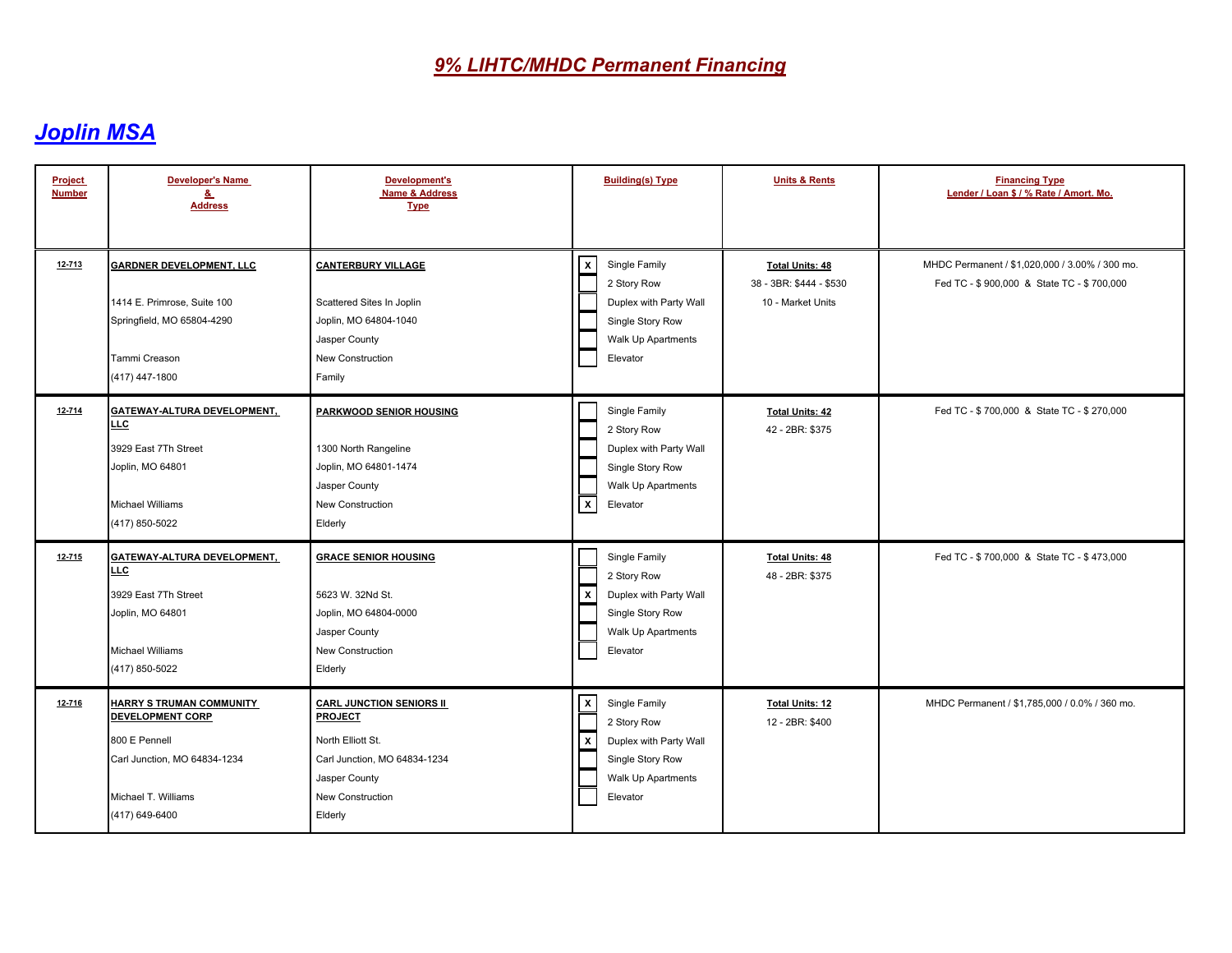| <b>Project</b><br><b>Number</b> | <b>Developer's Name</b><br>&<br><b>Address</b>                                                                                         | <b>Development's</b><br><b>Name &amp; Address</b><br><b>Type</b>                                                                                                      | <b>Building(s) Type</b>                                                                                                             | <b>Units &amp; Rents</b>                                                                        | <b>Financing Type</b><br>Lender / Loan \$ / % Rate / Amort. Mo.                             |
|---------------------------------|----------------------------------------------------------------------------------------------------------------------------------------|-----------------------------------------------------------------------------------------------------------------------------------------------------------------------|-------------------------------------------------------------------------------------------------------------------------------------|-------------------------------------------------------------------------------------------------|---------------------------------------------------------------------------------------------|
| $12 - 717$                      | <b>RED-WOOD DEVELOPMENT, INC.</b><br>211 S Main Suite 200<br>Joplin, MO 64801-2367<br>Ralph F Schroeder<br>(417) 624-4144              | <b>UNION CITY HOMES, LP</b><br>211 S. Main St., Suite 200<br>Joplin, MO 64801-2367<br>Jasper County<br>New Construction<br>Family                                     | ⊻<br>Single Family<br>2 Story Row<br>Duplex with Party Wall<br>Single Story Row<br>Walk Up Apartments<br>Elevator                   | Total Units: 53<br>44 - 3BR: \$470<br>9 - 4BR: \$545                                            | MHDC Permanent / \$1,095,000 / 1.00% / 360 mo.<br>Fed TC - \$910,000 & State TC - \$700,000 |
| 12-718                          | <b>RED-WOOD DEVELOPMENT, INC</b><br>211 S Main Suite 200<br>Joplin, MO 64801-2367<br>Ralph F Schroeder<br>(417) 624-4144               | <b>EAGLE CREST APARTMENTS, LP</b><br>Near 20Th St. And Connecticut Ave.<br>Joplin, MO 64801-2367<br>Jasper County<br>New Construction<br>Family                       | Single Family<br>2 Story Row<br>Duplex with Party Wall<br>Single Story Row<br>  x<br>Walk Up Apartments<br>Elevator                 | <b>Total Units: 48</b><br>18 - 1 BR: \$327<br>21 - 2BR: \$187 - \$427<br>9 - 3BR: \$200 - \$477 | MHDC Permanent / \$700,000 / 1.00% / 360 mo.<br>Fed TC - \$908,659 & State TC - \$700,000   |
| 12-719                          | <b>MILLER O'REILLY COMPANY, INC.</b><br>431 S. Jefferson, Suite 120<br>Springfield, MO 65806-2329<br>Denise Mathisen<br>(417) 865-6788 | <b>FOREST PARK APARTMENTS</b><br>Scattered Sites Near Mcclelland St. And West 29Th St.<br>Joplin, MO 64804-1632<br>Jasper County<br><b>New Construction</b><br>Family | Single Family<br>  x<br>2 Story Row<br>Duplex with Party Wall<br>$\mathsf{X}$<br>Single Story Row<br>Walk Up Apartments<br>Elevator | <b>Total Units: 32</b><br>25 - 2BR: \$295 - \$440<br>7 - Market Units                           | Fed TC - \$390,585 & State TC - \$310,000                                                   |
| 12-720                          | <b>HARRY S. TRUMAN</b><br><b>CDC/MIDCONTINENT EQUITY</b><br>Po Box 248<br>Stockton, MO 65785<br><b>Bryan Jones</b><br>(417) 276-5404   | <b>KATHERINE ESTATES</b><br>Near Katherine St. And E. 16Th St.<br>Joplin, MO 64801-0000<br>Jasper County<br>New Construction<br>Family                                | Single Family<br>2 Story Row<br>Duplex with Party Wall<br>Single Story Row<br>∣x<br>Walk Up Apartments<br>Elevator                  | <b>Total Units: 48</b><br>32 - 2BR: \$380<br>16 - 3BR: \$430                                    | MHDC Permanent / \$300,000 / 1.00% / 180 mo.<br>Fed TC - \$579,263 & State TC - \$579,263   |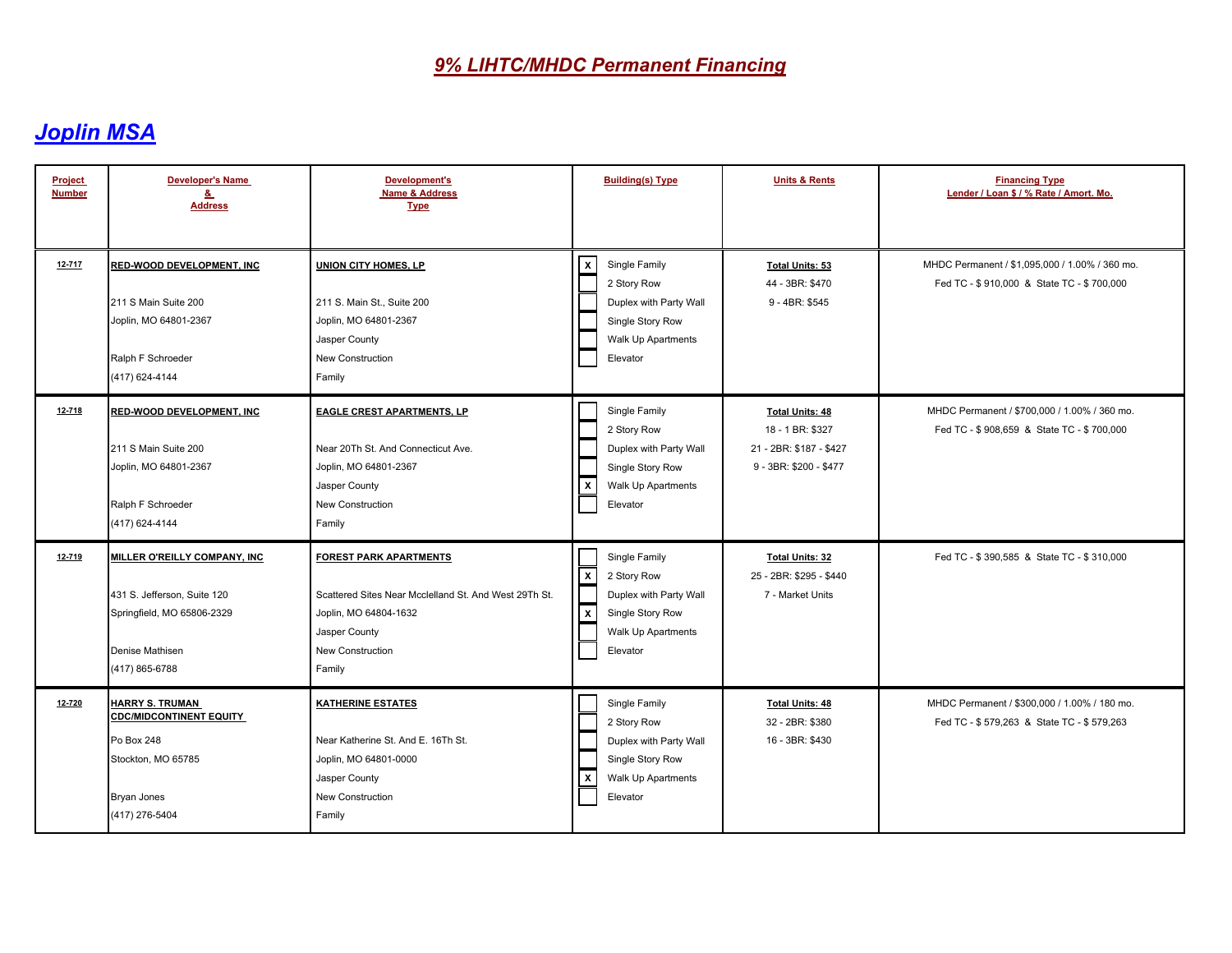| Project<br><b>Number</b> | <b>Developer's Name</b><br>&<br><b>Address</b>                                                                                                | <b>Development's</b><br><b>Name &amp; Address</b><br><b>Type</b>                                                                                      | <b>Building(s) Type</b>                                                                                                      | <b>Units &amp; Rents</b>                                                         | <b>Financing Type</b><br>Lender / Loan \$ / % Rate / Amort. Mo. |
|--------------------------|-----------------------------------------------------------------------------------------------------------------------------------------------|-------------------------------------------------------------------------------------------------------------------------------------------------------|------------------------------------------------------------------------------------------------------------------------------|----------------------------------------------------------------------------------|-----------------------------------------------------------------|
| 12-721                   | <b>CROSSLAND CONSTRUCTION</b><br><b>COMPANY, INC.</b><br>833 S East Ave<br>Columbus, KS 66725-2307<br><b>Todd Ketterman</b><br>(620) 429-1414 | THE OAKS AT WILDWOOD RANCH<br>1102 John Duffy Dr.<br>Joplin, MO 64804-8020<br>Newton County<br>New Construction<br>Family                             | $\mathsf{X}$<br>Single Family<br>2 Story Row<br>Duplex with Party Wall<br>Single Story Row<br>Walk Up Apartments<br>Elevator | <b>Total Units: 32</b><br>14 - 2BR: \$350<br>18 - 3BR: \$460                     | Fed TC - \$537,600 & State TC - \$537,600                       |
| 12-722                   | <b>MV RESIDENTIAL CONSTRUCTION.</b><br>INC.<br>9349 Waterstone Boulevard<br>Cincinnati, OH 45249-8320<br>Sean Beismann<br>(513) 774-8400      | <b>HAMPSHIRE TERRACE II</b><br>2021 Hampshire Terr.<br>Joplin, MO 64804-2308<br>Jasper County<br>New Construction<br>Family                           | Single Family<br>2 Story Row<br>Duplex with Party Wall<br>Single Story Row<br>  x<br>Walk Up Apartments<br>Elevator          | <b>Total Units: 84</b><br>42 - 2BR: \$499<br>42 - 3BR: \$539                     | Fed TC - \$910,000 & State TC - \$700,000                       |
| 12-723                   | <b>JPB HOLDINGS, LLC</b><br>1836 Carrollton-Villa Rica Highway<br>Villa Rica, GA 30180<br>June Britton<br>(770) 627-3048                      | <b>CORAL GARDENS</b><br>Near Outer Road E 32Nd St.<br>Joplin, MO 64804-0000<br>Jasper County<br>New Construction<br>Family                            | x<br>Single Family<br>2 Story Row<br>Duplex with Party Wall<br>Single Story Row<br>Walk Up Apartments<br>Elevator            | <b>Total Units: 42</b><br>21 - 2BR: \$544<br>21 - 3BR: \$256 - \$627             | Fed TC - \$530,200 & State TC - \$200,000                       |
| 12-724                   | <b>GARRISON COMMUNITY</b><br><b>DEVELOPMENT, LLC</b><br>416 E 3Rd Street<br>Kansas City, MO 64106<br>Garrison Hassenflu<br>(816) 474-4857     | <b>RESIDENCES AT SILVER CREEK</b><br>Near Richard Joseph Blvd. And Range Line<br>Joplin, MO 64804-0000<br>Newton County<br>New Construction<br>Family | Single Family<br>2 Story Row<br>Duplex with Party Wall<br>Single Story Row<br>∣x<br>Walk Up Apartments<br>Elevator           | <b>Total Units: 56</b><br>12 - 1 BR: \$400<br>28 - 2BR: \$455<br>16 - 3BR: \$545 | Fed TC - \$650,155 & State TC - \$450,000                       |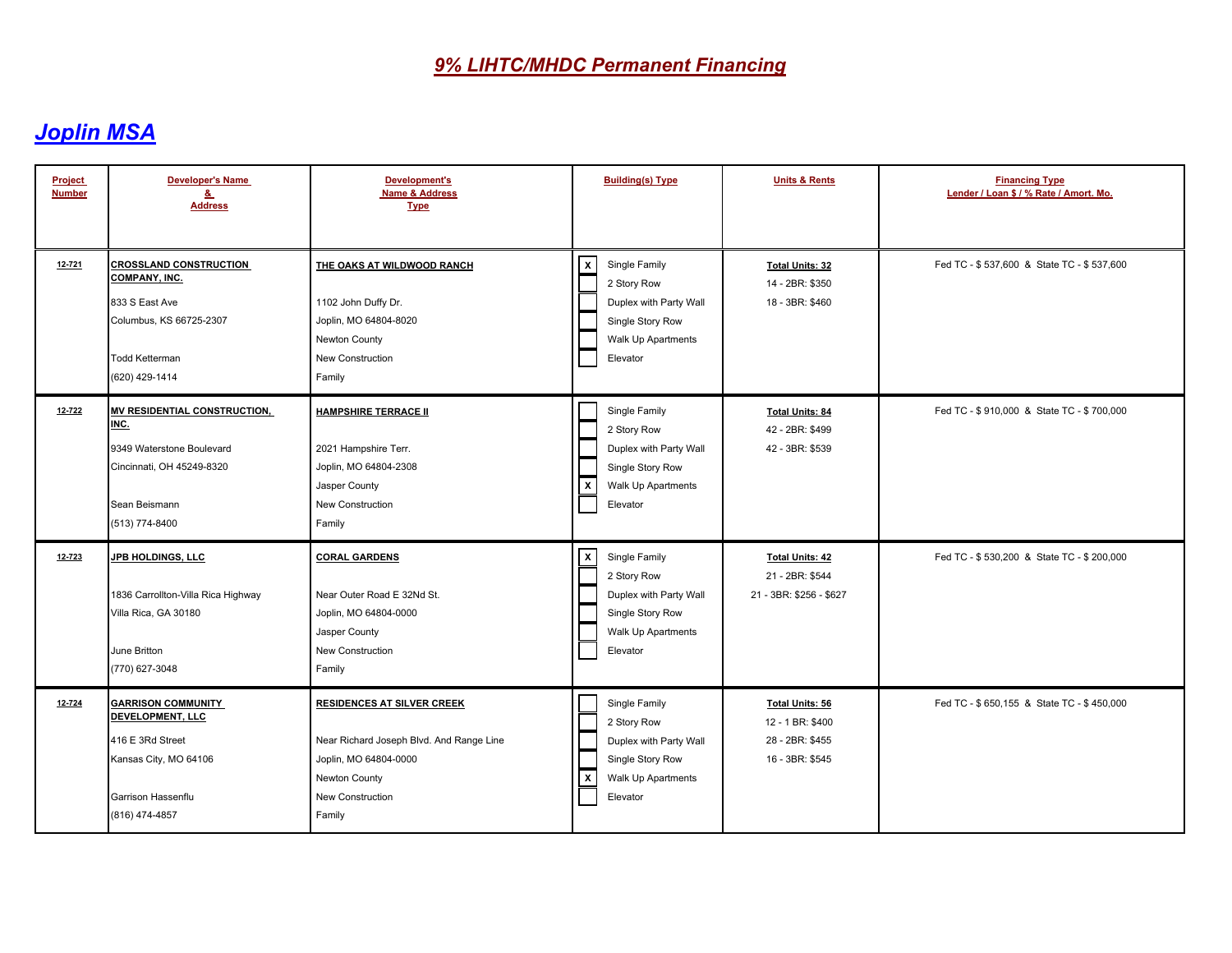| Project<br><b>Number</b> | <b>Developer's Name</b><br><u>&amp;</u><br><b>Address</b>                                                                                 | <b>Development's</b><br><b>Name &amp; Address</b><br><b>Type</b>                                                                              | <b>Building(s) Type</b>                                                                                                             | <b>Units &amp; Rents</b>                                                                 | <b>Financing Type</b><br>Lender / Loan \$ / % Rate / Amort. Mo.                           |
|--------------------------|-------------------------------------------------------------------------------------------------------------------------------------------|-----------------------------------------------------------------------------------------------------------------------------------------------|-------------------------------------------------------------------------------------------------------------------------------------|------------------------------------------------------------------------------------------|-------------------------------------------------------------------------------------------|
| $12 - 725$               | <b>GARRISON COMMUNITY</b><br><b>DEVELOPMENT, LLC</b><br>416 E 3Rd Street<br>Kansas City, MO 64106<br>Garrison Hassenflu<br>(816) 474-4857 | <b>CUNNINGHAM PLACE</b><br>Near 23Rd St. And Maiden Ln.<br>Joplin, MO 64804-0000<br>Jasper County<br>New Construction<br>Family               | Single Family<br>2 Story Row<br>Duplex with Party Wall<br>Single Story Row<br>  x<br>Walk Up Apartments<br>Elevator                 | <b>Total Units: 56</b><br>12 - 1 BR: \$400<br>28 - 2BR: \$455<br>16 - 3BR: \$545         | Fed TC - \$870,196 & State TC - \$40,000                                                  |
| 12-726                   | <b>VECINO GROUP, LLC</b><br>P.O. Box 9803<br>Springfield, MO 65801-9803<br>Kim Buche<br>(417) 459-9355                                    | <b>LYNNWOOD</b><br>1960 Lynnwood<br>Joplin, MO 64801-7720<br>Jasper County<br>New Construction<br>Family                                      | x<br>Single Family<br>2 Story Row<br>  x<br>Duplex with Party Wall<br>Single Story Row<br>Walk Up Apartments<br>Elevator            | <b>Total Units: 40</b><br>16 - 2BR: \$395<br>23 - 3BR: \$460<br>1 - Market Units         | Fed TC - \$596,000 & State TC - \$596,000                                                 |
| 12-727                   | HOUSING PLUS, LLC<br>4650 S. National C5<br>Springfield, MO 65810-0000<br><b>Becky Selle</b><br>(417) 887-6682                            | <b>HOPE COTTAGES</b><br>Scattered Sites In Joplin<br>Joplin, MO 64801-5652<br>Jasper County<br>New Construction<br>Family                     | x<br>Single Family<br>2 Story Row<br>$\mathbf{x}$<br>Duplex with Party Wall<br>Single Story Row<br>Walk Up Apartments<br>Elevator   | <b>Total Units: 56</b><br>6 - 2BR: \$360<br>38 - 3BR: \$375 - \$475<br>12 - Market Units | MHDC Permanent / \$225,000 / 1.00% / 360 mo.<br>Fed TC - \$910,000 & State TC - \$700,000 |
| 12-728                   | ZIMMERMAN PROPERTIES, LLC<br>1730 E. Republic Rd., Suite F<br>Springfield, MO 65804-6549<br>Justin M. Zimmerman<br>(417) 883-1632         | <b>BRIAR CREEK ESTATES, LP</b><br>1200 Block Of Briarbrook Dr.<br>Carl Junction, MO 64834-9802<br>Jasper County<br>New Construction<br>Family | $\mathsf{X}$<br>Single Family<br>2 Story Row<br>l x<br>Duplex with Party Wall<br>Single Story Row<br>Walk Up Apartments<br>Elevator | <b>Total Units: 56</b><br>44 - 3BR: \$540<br>12 - Market Units                           | Fed TC - \$791,000 & State TC - \$700,000                                                 |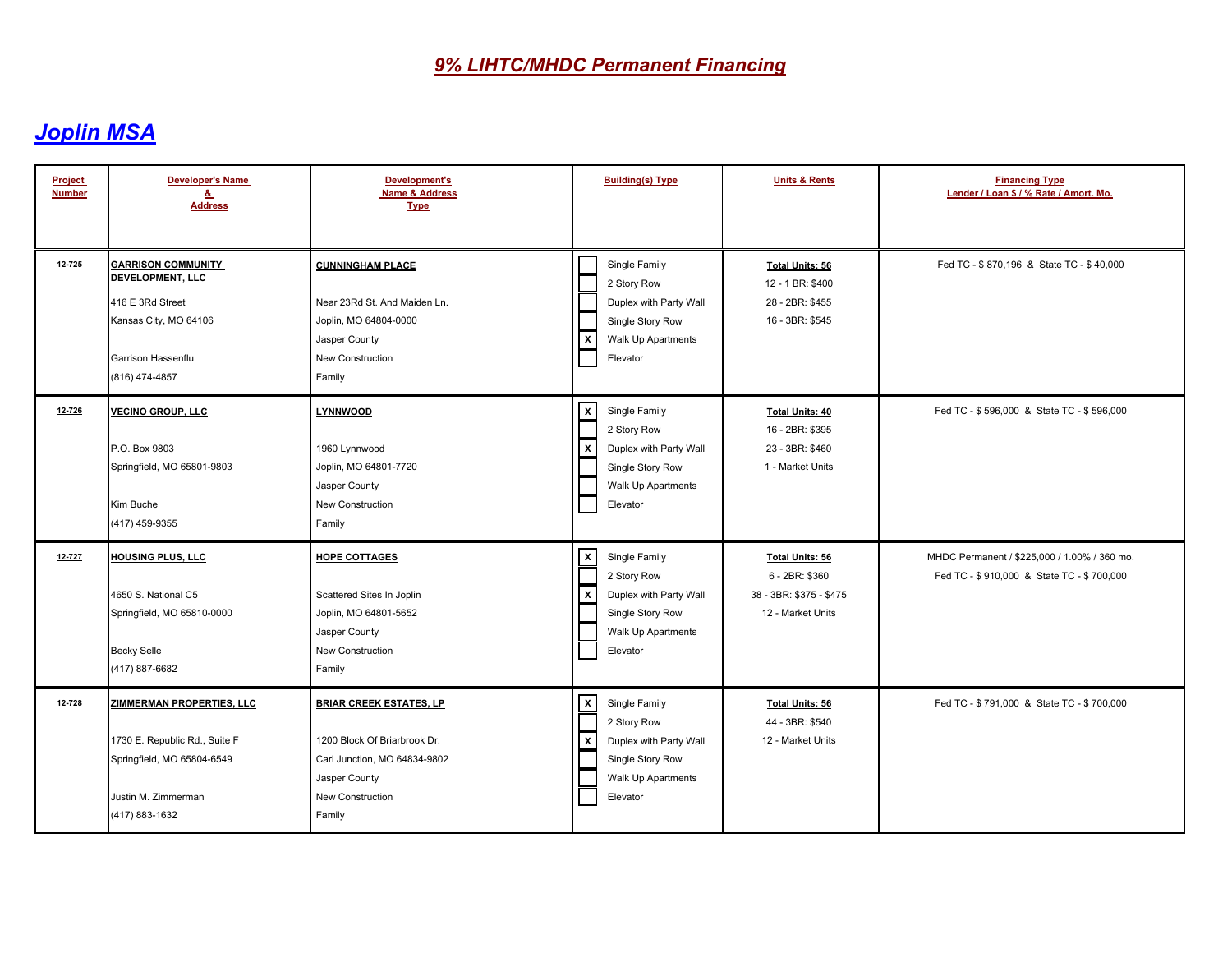| Project<br><b>Number</b> | <b>Developer's Name</b><br>&<br><b>Address</b>                                                                                                | <b>Development's</b><br><b>Name &amp; Address</b><br><b>Type</b>                                                                     | <b>Building(s) Type</b>                                                                                                                 | <b>Units &amp; Rents</b>                                                                             | <b>Financing Type</b><br>Lender / Loan \$ / % Rate / Amort. Mo. |
|--------------------------|-----------------------------------------------------------------------------------------------------------------------------------------------|--------------------------------------------------------------------------------------------------------------------------------------|-----------------------------------------------------------------------------------------------------------------------------------------|------------------------------------------------------------------------------------------------------|-----------------------------------------------------------------|
| 12-729                   | <b>HOUSING INVESTMENT PARTNERS,</b><br>LLC<br>1730 E. Republic Rd., Suite F<br>Springfield, MO 65804<br>Vaughn C. Zimmerman<br>(417) 883-1632 | <b>LENOX PARK APARTMENTS, LP</b><br>2715 N Rangeline<br>Webb City, MO 64870-0000<br>Jasper County<br>New Construction<br>Family      | Single Family<br>2 Story Row<br>Duplex with Party Wall<br>Single Story Row<br>  x<br>Walk Up Apartments<br>Elevator                     | <b>Total Units: 72</b><br>9 - 1 BR: \$400<br>29 - 2BR: \$455<br>19 - 3BR: \$540<br>15 - Market Units | Fed TC - \$725,000 & State TC - \$700,000                       |
| 12-730                   | <b>DTS JOPLIN LLC</b><br>501 S Madison Ave, Suite F<br>Webb City, MO 64870-2426<br>Tom Sims<br>(417) 434-3443                                 | THE MEADOWS AT TALLGRASS<br><b>ESTATES</b><br>4100 Tallgrass<br>Joplin, MO 64801-1536<br>Jasper County<br>New Construction<br>Family | x<br>Single Family<br>2 Story Row<br>Duplex with Party Wall<br>Single Story Row<br>Walk Up Apartments<br>Elevator                       | <b>Total Units: 34</b><br>14 - 2BR: \$365<br>20 - 3BR: \$460                                         | Fed TC - \$574,500 & State TC - \$574,500                       |
| 12-731                   | TALL GRASS RESIDENCES, LLC<br>600 E 103Rd Street, Suite 200<br>Kansas City, MO 64131<br><b>Michael Snodgrass</b><br>(816) 733-2240            | <b>TALL GRASS RESIDENCES</b><br>Duquesne And Tall Grass Dr.<br>Joplin, MO 64801-0000<br>Jasper County<br>New Construction<br>Family  | $\overline{\mathsf{x}}$<br>Single Family<br>2 Story Row<br>Duplex with Party Wall<br>Single Story Row<br>Walk Up Apartments<br>Elevator | <b>Total Units: 26</b><br>26 - 3BR: \$541                                                            | Fed TC - \$385,000 & State TC - \$375,000                       |